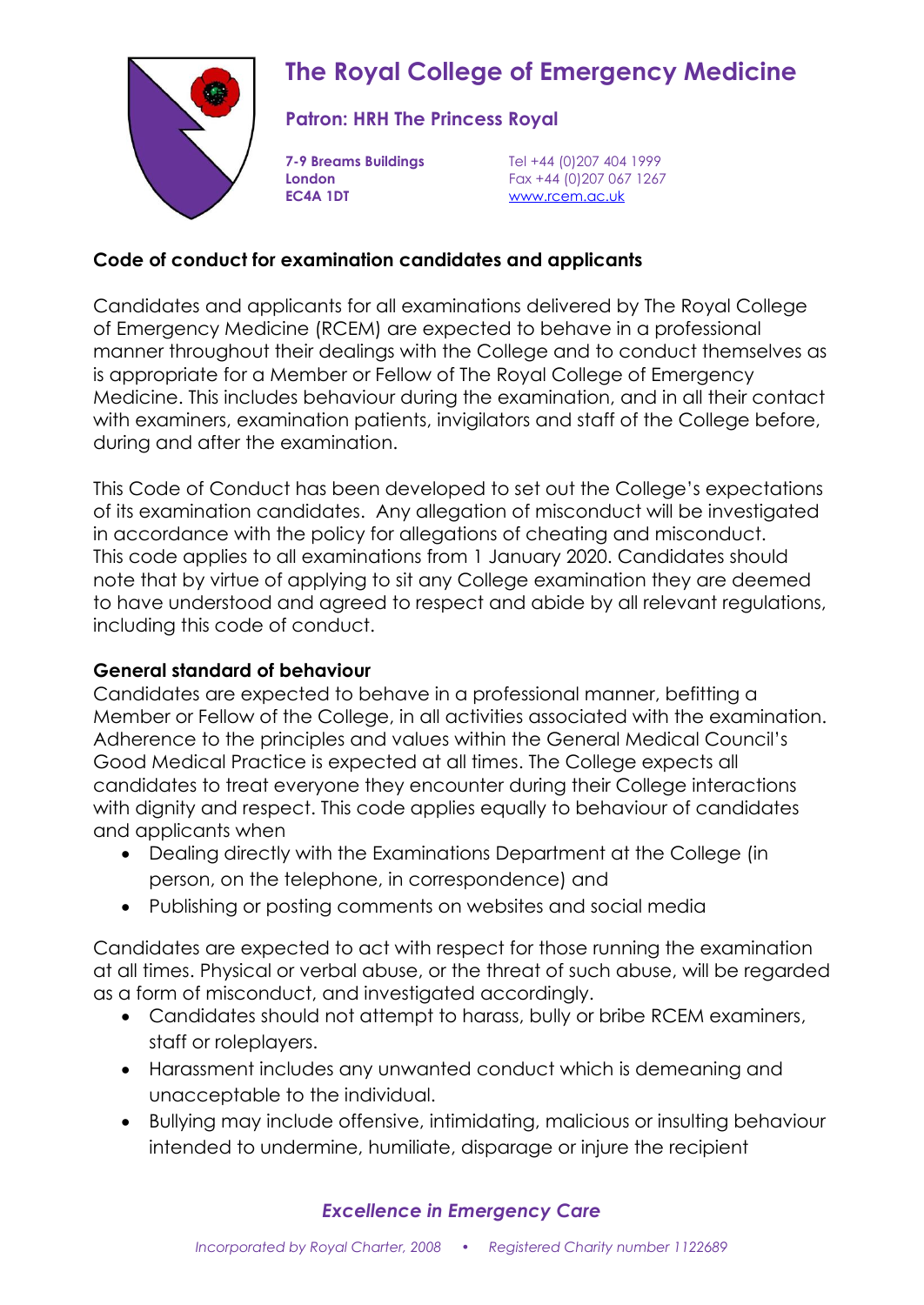- Failure to comply with written or verbal instructions of the College and its staff, including the examination regulations, will also be considered as misconduct. Examples of inappropriate behaviour include, but are not confined to: shouting, threats of harm (either to self or others), inappropriate written communications, email and telephone conversations, and physical contact.
- Candidates are expected to act with respect for fellow candidates.
- Candidates are expected to ensure that their behaviour is not disruptive and does not affect other candidates attempting the examination at the same time.
	- o Examples of inappropriate behaviour may include, but are not restricted to, inappropriate language, verbal or physical aggression, questioning the fairness of another candidate's success in getting a place at or passing the examination.

### **Interacting with patients/role players**

At the MRCEM and FRCEM Final OSCE examinations, candidates will be required to interact with simulated patients.

• Candidates should maintain an awareness of patient role player comfort, safety and dignity at all times

## **Cheating and misconduct**

Cheating and other misconduct, whether attempted or successful, will be penalised severely by the College Executive. Candidates found to be in possession of unauthorised material or equipment, including mobile phones and/or other smart devices, during an examination will be deemed to be guilty of misconduct whether the items have been used or not. Examples of misconduct include but are not restricted to:

- Making arrangements, or seeking to make arrangements, for another person to sit the examination in the candidate's stead.
- Plagiarism, i.e. a lack of, or incomplete, acknowledgement of an information source or presenting another's work as your own.
- Impersonating an examination candidate. If the impersonator is a member of the College action may be taken against them in accordance with the Bye Laws, in addition to any action taken against the candidate.
- Dishonestly obtaining or attempting to obtain entry to the examination by making false claims about eligibility for the examination or falsifying any aspects of the entry documentation.
- Obtaining or seeking to obtain unfair advantage during an examination, or inciting other candidates to do so. Examples of unfair advantage are:
	- o having on the person any material that would give advantage in an examination once the examination has commenced (this includes written material in note or printed form, mobiles phones and electronic communication devices),
	- o communicating or attempting to communicate with another candidate once the examination has commenced, including passing